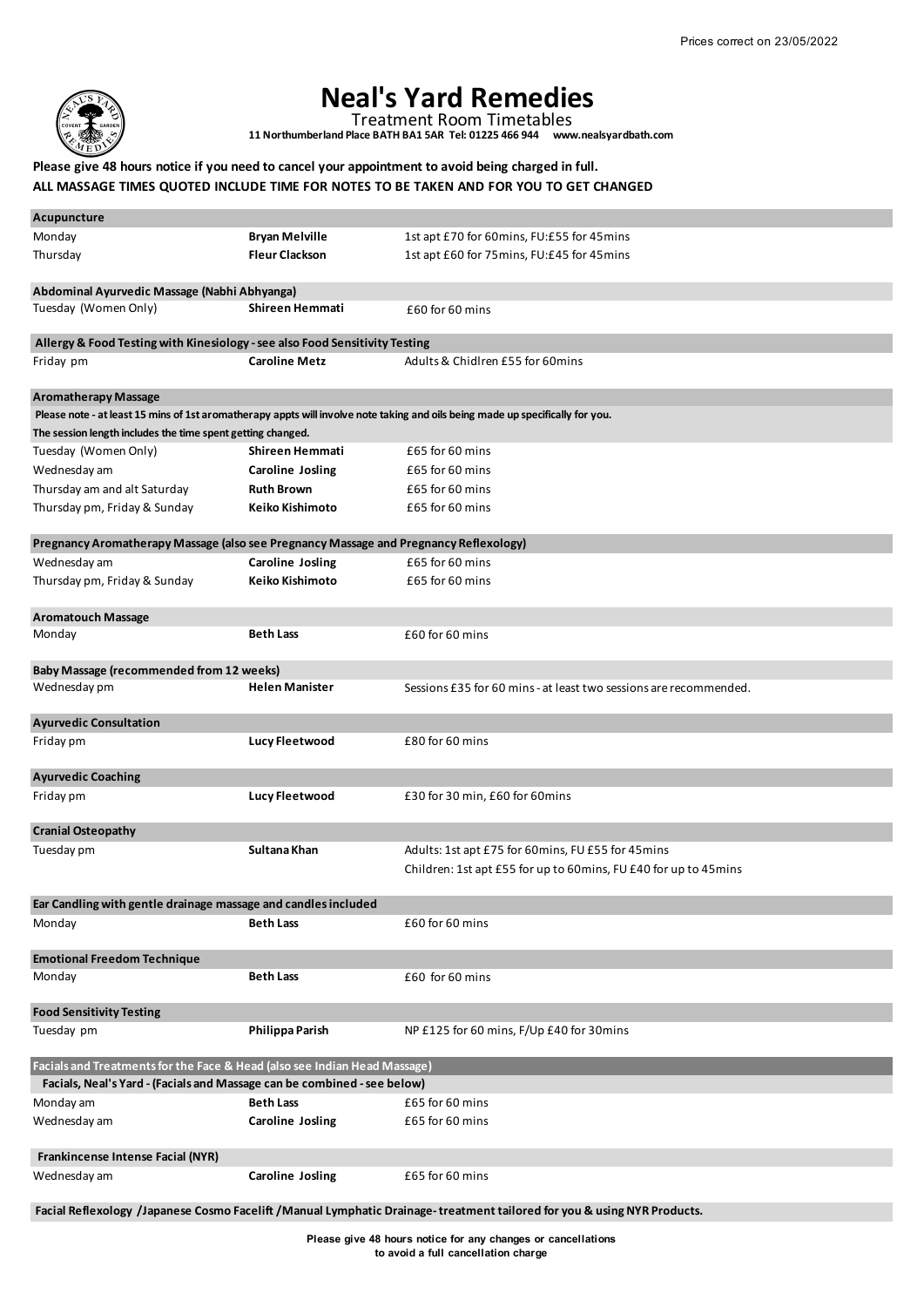|                                                                                                                                                      | Keiko Kishimoto         | £65 for 60 mins                                                                                             |
|------------------------------------------------------------------------------------------------------------------------------------------------------|-------------------------|-------------------------------------------------------------------------------------------------------------|
| Men's Facial (NYR)                                                                                                                                   |                         |                                                                                                             |
| Thursday am and alt Saturday                                                                                                                         | <b>Ruth Brown</b>       | £65 for 60 mins                                                                                             |
|                                                                                                                                                      |                         |                                                                                                             |
| Wild Rose Facial (NYR)                                                                                                                               |                         |                                                                                                             |
| Wednesday am                                                                                                                                         | <b>Caroline Josling</b> | £65 for 60 mins                                                                                             |
| Thursday am and alt Saturday                                                                                                                         | <b>Ruth Brown</b>       | £65 for 60 mins                                                                                             |
| <b>Ayurvedic Facelift Massage</b>                                                                                                                    |                         |                                                                                                             |
| Tuesday (Women Only)                                                                                                                                 | Shireen Hemmati         | £60 for 60 mins                                                                                             |
| Monday                                                                                                                                               | <b>Beth Lass</b>        | £65 for 60 mins                                                                                             |
| Thursday am and alt Saturday                                                                                                                         | <b>Ruth Brown</b>       | £65 for 60 mins                                                                                             |
| Ayurvedic Massage for Eyes or Ears or Nasal Clearing (Women Only)                                                                                    |                         |                                                                                                             |
| Tuesday (Women Only)                                                                                                                                 | Shireen Hemmati         | £65 for 60 mins                                                                                             |
| Frankincense Intense Facial Rejuvenation                                                                                                             |                         |                                                                                                             |
| Wednesday am                                                                                                                                         | <b>Caroline Josling</b> | £65 for 60 mins, £95 for 90 mins                                                                            |
|                                                                                                                                                      |                         |                                                                                                             |
| Rejuvanessence Facial Energy Release (FER) ®                                                                                                         |                         |                                                                                                             |
| Wednesday am                                                                                                                                         | <b>Caroline Josling</b> | £65 for 60 mins, £80 for 75 mins                                                                            |
| Facial Rejuvenation Acupuncture (need a course of 6 treatments)                                                                                      |                         |                                                                                                             |
| Monday pm                                                                                                                                            | <b>Bryan Melville</b>   | 1st apt £70 for 60mins, FU:£55 for 45mins                                                                   |
|                                                                                                                                                      |                         |                                                                                                             |
| <b>Healing</b>                                                                                                                                       |                         |                                                                                                             |
| <b>Crystal Healing</b>                                                                                                                               |                         |                                                                                                             |
| Monday                                                                                                                                               | <b>Beth Lass</b>        | £60 for 60 mins                                                                                             |
| Reiki                                                                                                                                                |                         |                                                                                                             |
| Tuesday (Women Only)                                                                                                                                 | Shireen Hemmati         | £60 for 60 mins                                                                                             |
| Wednesday am                                                                                                                                         | <b>Caroline Josling</b> | £60 for 60 mins                                                                                             |
| Friday pm                                                                                                                                            | <b>Caroline Metz</b>    | £60 for 60 mins                                                                                             |
| Thursday pm, Friday & Sunday                                                                                                                         | Keiko Kishimoto         | £60 for 60 mins                                                                                             |
|                                                                                                                                                      |                         |                                                                                                             |
| Thursday am and alt Saturday                                                                                                                         | <b>Ruth Brown</b>       | £60 for 60 mins                                                                                             |
|                                                                                                                                                      | Jo King                 | £60 for 60 mins and £90 for 90 mins                                                                         |
| Saturday pm<br>Hypnotherapy - Cinical, Solution Focused                                                                                              |                         |                                                                                                             |
| Friday pm                                                                                                                                            | Lucy Fleetwood          | £60 for 60 mins                                                                                             |
|                                                                                                                                                      |                         | Herbal Medicine (prices are for consultations only and do not include the cost of any medicines prescribed) |
|                                                                                                                                                      | Giacomo Sandri          | NP £50 for 60 mins, £25 for 30 min follow-ups                                                               |
| Mondays & Thursday pm                                                                                                                                | Daniella Carrozza       | NP £40 for 60 mins, £25 for 30 min f/Ups - also fusion with body work £90 for 90 mins                       |
|                                                                                                                                                      |                         |                                                                                                             |
| Monday                                                                                                                                               | <b>Beth Lass</b>        | £60 for 60 mins                                                                                             |
|                                                                                                                                                      | <b>Shireen Hemmati</b>  | £60 for 60 mins                                                                                             |
|                                                                                                                                                      | <b>Ruth Brown</b>       | £60 for 60 mins                                                                                             |
|                                                                                                                                                      | Keiko Kishimoto         | £60 for 60 mins                                                                                             |
|                                                                                                                                                      |                         |                                                                                                             |
| Kinesiology                                                                                                                                          |                         |                                                                                                             |
| Alternate Sundays<br><b>Indian Head Massage</b><br>Tuesday (Women Only)<br>Thursday am and alt Saturday<br>Thursday pm, Friday & Sunday<br>Friday pm | <b>Caroline Metz</b>    | NP £55 for 60 mins / F/Ups £50 for 60 mins                                                                  |
|                                                                                                                                                      |                         | Food Allergy testing £55 adults and children for 60 mins                                                    |
| <b>Kinetic Chain Release</b><br>Wednesday, Friday & Saturday                                                                                         | Anna Kwasigroch         | £60 for 60mins                                                                                              |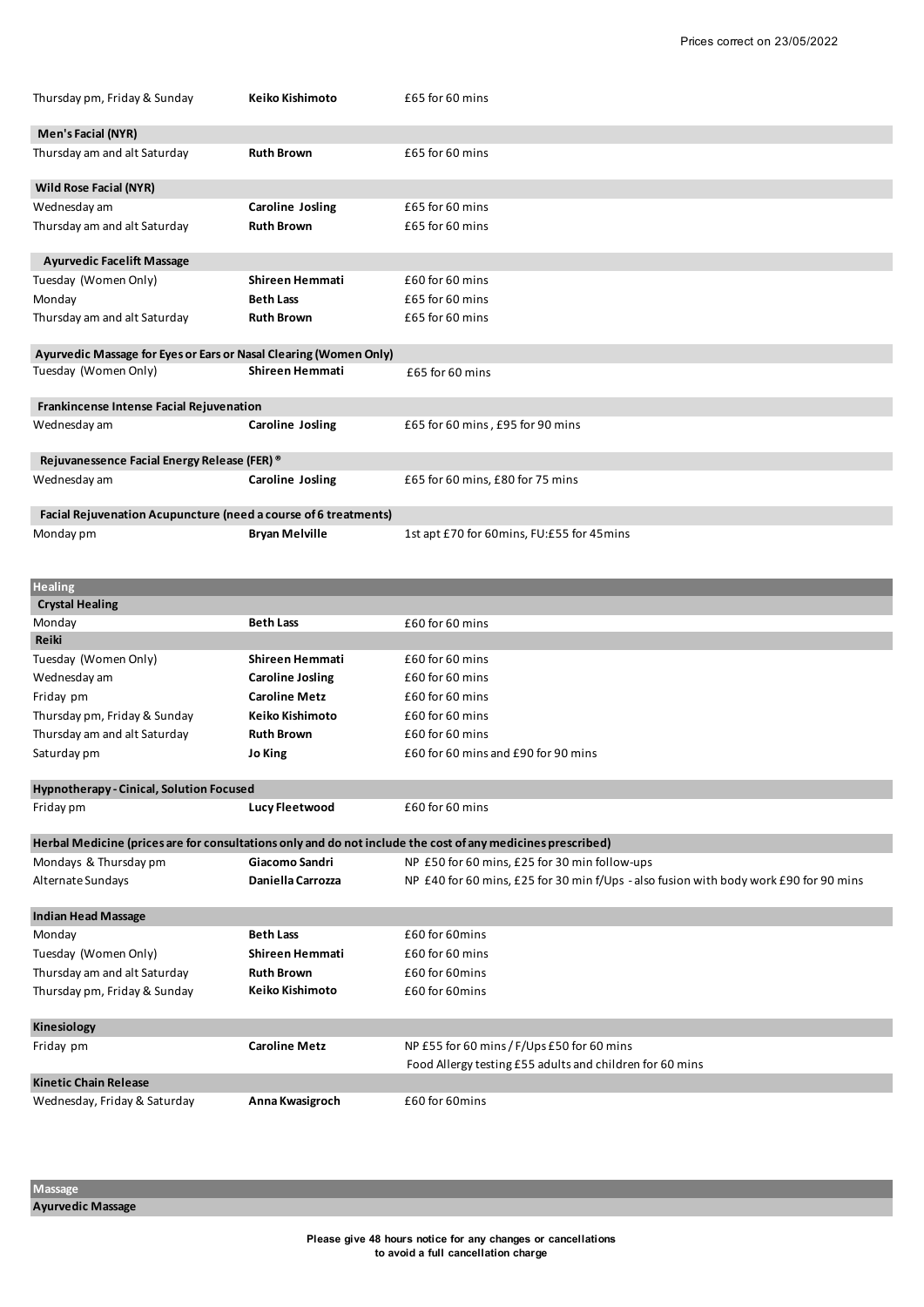| Tuesday (Women Only)                                                                                                                                                                                                                                                                                                                                                                                                                                                                                                               | Shireen Hemmati                            | £60 for 60 mins                                                                                                                                             |  |  |  |  |
|------------------------------------------------------------------------------------------------------------------------------------------------------------------------------------------------------------------------------------------------------------------------------------------------------------------------------------------------------------------------------------------------------------------------------------------------------------------------------------------------------------------------------------|--------------------------------------------|-------------------------------------------------------------------------------------------------------------------------------------------------------------|--|--|--|--|
| <b>Ayurvedic Body Scrub</b>                                                                                                                                                                                                                                                                                                                                                                                                                                                                                                        |                                            |                                                                                                                                                             |  |  |  |  |
| Tuesday (Women Only)                                                                                                                                                                                                                                                                                                                                                                                                                                                                                                               | Shireen Hemmati                            | £65 for 60 mins                                                                                                                                             |  |  |  |  |
| Hot Stone Massage (N.B.Ruth needs a days notice)                                                                                                                                                                                                                                                                                                                                                                                                                                                                                   |                                            |                                                                                                                                                             |  |  |  |  |
| Thursday am and alt Saturday                                                                                                                                                                                                                                                                                                                                                                                                                                                                                                       | <b>Ruth Brown</b>                          | £60 for 60 mins                                                                                                                                             |  |  |  |  |
| Lomi Lomi Massage                                                                                                                                                                                                                                                                                                                                                                                                                                                                                                                  |                                            |                                                                                                                                                             |  |  |  |  |
| Sunday (alt)                                                                                                                                                                                                                                                                                                                                                                                                                                                                                                                       | Daniella Carozza                           | £65 for 60 mins and £90 for 90 mins                                                                                                                         |  |  |  |  |
| Fusion Massage - Lomi Lomi and Deep Tissue                                                                                                                                                                                                                                                                                                                                                                                                                                                                                         |                                            |                                                                                                                                                             |  |  |  |  |
| Sunday (alt)                                                                                                                                                                                                                                                                                                                                                                                                                                                                                                                       | Daniella Carozza                           | £65 for 60 mins and £90 for 90 mins                                                                                                                         |  |  |  |  |
|                                                                                                                                                                                                                                                                                                                                                                                                                                                                                                                                    |                                            | Manual Lymphatic Drainage (MLD) (N.B. please note, this treatment is not suitable for certain conditions such as lymphedema after cancer treatments)        |  |  |  |  |
| Thursday pm, Friday & Sunday                                                                                                                                                                                                                                                                                                                                                                                                                                                                                                       | Keiko Kishimoto                            | £65 for 60mins                                                                                                                                              |  |  |  |  |
|                                                                                                                                                                                                                                                                                                                                                                                                                                                                                                                                    |                                            | Massage, Holistic (N.B. Please note that some of your booked time will involve notes being taken and getting changed)                                       |  |  |  |  |
| Monday                                                                                                                                                                                                                                                                                                                                                                                                                                                                                                                             | <b>Beth Lass</b>                           | £60 for 60 mins and £90 for 90 mins                                                                                                                         |  |  |  |  |
| Tuesday (Women Only)                                                                                                                                                                                                                                                                                                                                                                                                                                                                                                               | Shireen Hemmati                            | £60 for 60 mins                                                                                                                                             |  |  |  |  |
| Wednesday am                                                                                                                                                                                                                                                                                                                                                                                                                                                                                                                       | Caroline Josling                           | £60 for 60 mins                                                                                                                                             |  |  |  |  |
| Sunday (alt)                                                                                                                                                                                                                                                                                                                                                                                                                                                                                                                       | Kyle Packer                                | £60 for 60 mins                                                                                                                                             |  |  |  |  |
| Monday & Thursday pm                                                                                                                                                                                                                                                                                                                                                                                                                                                                                                               | Giacomo Sandri                             | £60 for 60 mins and £90 for 90 mins                                                                                                                         |  |  |  |  |
| Wednesday, Friday & Saturday                                                                                                                                                                                                                                                                                                                                                                                                                                                                                                       | Anna Kwasigroch                            | £60 for 60 mins                                                                                                                                             |  |  |  |  |
| Thursday pm, Friday & Sunday                                                                                                                                                                                                                                                                                                                                                                                                                                                                                                       | <b>Keiko Kishimoto</b>                     | £60 for 60 mins                                                                                                                                             |  |  |  |  |
| Thursday am and alt Saturday                                                                                                                                                                                                                                                                                                                                                                                                                                                                                                       | <b>Ruth Brown</b>                          | £60 for 60 mins and £90 for 90 mins                                                                                                                         |  |  |  |  |
| Saturday                                                                                                                                                                                                                                                                                                                                                                                                                                                                                                                           | <b>Lindsay Furness</b>                     | £60 for 60 mins                                                                                                                                             |  |  |  |  |
| Sunday (alt)                                                                                                                                                                                                                                                                                                                                                                                                                                                                                                                       | Daniella Carozza                           | £60 for 60 mins and £90 for 90 mins                                                                                                                         |  |  |  |  |
|                                                                                                                                                                                                                                                                                                                                                                                                                                                                                                                                    |                                            |                                                                                                                                                             |  |  |  |  |
|                                                                                                                                                                                                                                                                                                                                                                                                                                                                                                                                    |                                            | Massage: Mobilisation & Deep Tissue (N.B. Please note that some of your booked time will involve notes being taken and getting changed)                     |  |  |  |  |
| Monday                                                                                                                                                                                                                                                                                                                                                                                                                                                                                                                             | <b>Beth Lass</b>                           | £60 for 60 mins                                                                                                                                             |  |  |  |  |
| Monday & Thursday pm                                                                                                                                                                                                                                                                                                                                                                                                                                                                                                               | Giacomo Sandri                             | £60 for 60 mins and £90 for 90 mins                                                                                                                         |  |  |  |  |
| Sunday (alt)                                                                                                                                                                                                                                                                                                                                                                                                                                                                                                                       | Kyle Packer                                | £60 for 60 mins                                                                                                                                             |  |  |  |  |
| Wednesday, Friday & Saturday                                                                                                                                                                                                                                                                                                                                                                                                                                                                                                       | Anna Kwasigroch                            | £60 for 60 mins                                                                                                                                             |  |  |  |  |
| Thursday pm, Friday & Sunday                                                                                                                                                                                                                                                                                                                                                                                                                                                                                                       | Keiko Kishimoto                            | £60 for 60 mins                                                                                                                                             |  |  |  |  |
| Saturday                                                                                                                                                                                                                                                                                                                                                                                                                                                                                                                           | <b>Lindsay Furness</b>                     | £60 for 60 mins                                                                                                                                             |  |  |  |  |
| Sunday (alt)                                                                                                                                                                                                                                                                                                                                                                                                                                                                                                                       | Daniella Carozza                           | £60 for 60 mins and £90 for 90 mins - also can combine with herbal medicine or Lomi Lomi<br>both 390 foir 90 mins                                           |  |  |  |  |
| Please talk to staff about strength of massage you require as Therapists' approaches to deep tissue vary                                                                                                                                                                                                                                                                                                                                                                                                                           |                                            |                                                                                                                                                             |  |  |  |  |
| Naturopathy                                                                                                                                                                                                                                                                                                                                                                                                                                                                                                                        |                                            |                                                                                                                                                             |  |  |  |  |
| Wednesday pm                                                                                                                                                                                                                                                                                                                                                                                                                                                                                                                       | <b>Lucy Peel</b>                           | 1st apt £90 for 90mins, FU:£55 for 60mins                                                                                                                   |  |  |  |  |
| Osteopathy                                                                                                                                                                                                                                                                                                                                                                                                                                                                                                                         |                                            |                                                                                                                                                             |  |  |  |  |
| Tuesday pm                                                                                                                                                                                                                                                                                                                                                                                                                                                                                                                         | Sultana Khan                               | 1st apt £75 for 60mins, FU:£55 for 45mins (Adults and Children)                                                                                             |  |  |  |  |
| <b>Nutrititional Therapy</b>                                                                                                                                                                                                                                                                                                                                                                                                                                                                                                       |                                            |                                                                                                                                                             |  |  |  |  |
| Tuesday pm                                                                                                                                                                                                                                                                                                                                                                                                                                                                                                                         | Philippa Parish                            | Silver £290. A value package (Total payment due when booked and all 4 appointments must be used within 3 months. One initial nutritional consultation and 3 |  |  |  |  |
| follow-up appointments.                                                                                                                                                                                                                                                                                                                                                                                                                                                                                                            |                                            |                                                                                                                                                             |  |  |  |  |
| Gold £390. A fully comprehensive package (Total payment due at the first consultation and all 5 appointments must be used within 4 months) A food sensitivity<br>test (worth £125), one full nutritional consultation and 3 follow-up appointments.<br>Platinum £580. For those needing more continual support (Total payment due at the first consultation and all 8 appointments must be used within 14 weeks) Includes a food<br>sensitivity test, one full nutritional consultation and 6, fortnightly follow-up appointments. |                                            |                                                                                                                                                             |  |  |  |  |
|                                                                                                                                                                                                                                                                                                                                                                                                                                                                                                                                    |                                            |                                                                                                                                                             |  |  |  |  |
| Podiatry                                                                                                                                                                                                                                                                                                                                                                                                                                                                                                                           |                                            |                                                                                                                                                             |  |  |  |  |
| Thursday                                                                                                                                                                                                                                                                                                                                                                                                                                                                                                                           | Tim Pursey                                 | NP Podiatry Assessment and treatment : £50.00 for 45 mins                                                                                                   |  |  |  |  |
|                                                                                                                                                                                                                                                                                                                                                                                                                                                                                                                                    | NB Please pay Tim directly<br>not via shop | Podiatry F/up £42 for 30 mins                                                                                                                               |  |  |  |  |
|                                                                                                                                                                                                                                                                                                                                                                                                                                                                                                                                    |                                            | Bio-mechanical Assessment (assessment of gait) - £60 1 hour (orthotics cost extra if needed),<br>Dressing Appt £21                                          |  |  |  |  |
| <b>Pregnancy &amp; Post Natal Massage</b>                                                                                                                                                                                                                                                                                                                                                                                                                                                                                          |                                            |                                                                                                                                                             |  |  |  |  |
| Monday                                                                                                                                                                                                                                                                                                                                                                                                                                                                                                                             | <b>Beth Lass</b>                           | £60 for 60 mins                                                                                                                                             |  |  |  |  |
| Wednesday am                                                                                                                                                                                                                                                                                                                                                                                                                                                                                                                       | <b>Caroline Josling</b>                    | £60 for 60 mins                                                                                                                                             |  |  |  |  |
| Saturday                                                                                                                                                                                                                                                                                                                                                                                                                                                                                                                           | <b>Lindsay Furness</b>                     | £60 for 60 mins                                                                                                                                             |  |  |  |  |
| Thursday pm, Friday & Sunday                                                                                                                                                                                                                                                                                                                                                                                                                                                                                                       | Keiko Kishimoto                            | £60 for 60 mins                                                                                                                                             |  |  |  |  |
|                                                                                                                                                                                                                                                                                                                                                                                                                                                                                                                                    |                                            |                                                                                                                                                             |  |  |  |  |
| Psychcotherapy for individuals and couples                                                                                                                                                                                                                                                                                                                                                                                                                                                                                         |                                            |                                                                                                                                                             |  |  |  |  |
| Thursday                                                                                                                                                                                                                                                                                                                                                                                                                                                                                                                           | <b>Hilary ONeill</b>                       | Individuals 50 minute sessions for £70                                                                                                                      |  |  |  |  |
|                                                                                                                                                                                                                                                                                                                                                                                                                                                                                                                                    |                                            | Couples 90 minute sessions for £100                                                                                                                         |  |  |  |  |
| <b>Mindful Reflexology</b>                                                                                                                                                                                                                                                                                                                                                                                                                                                                                                         |                                            |                                                                                                                                                             |  |  |  |  |